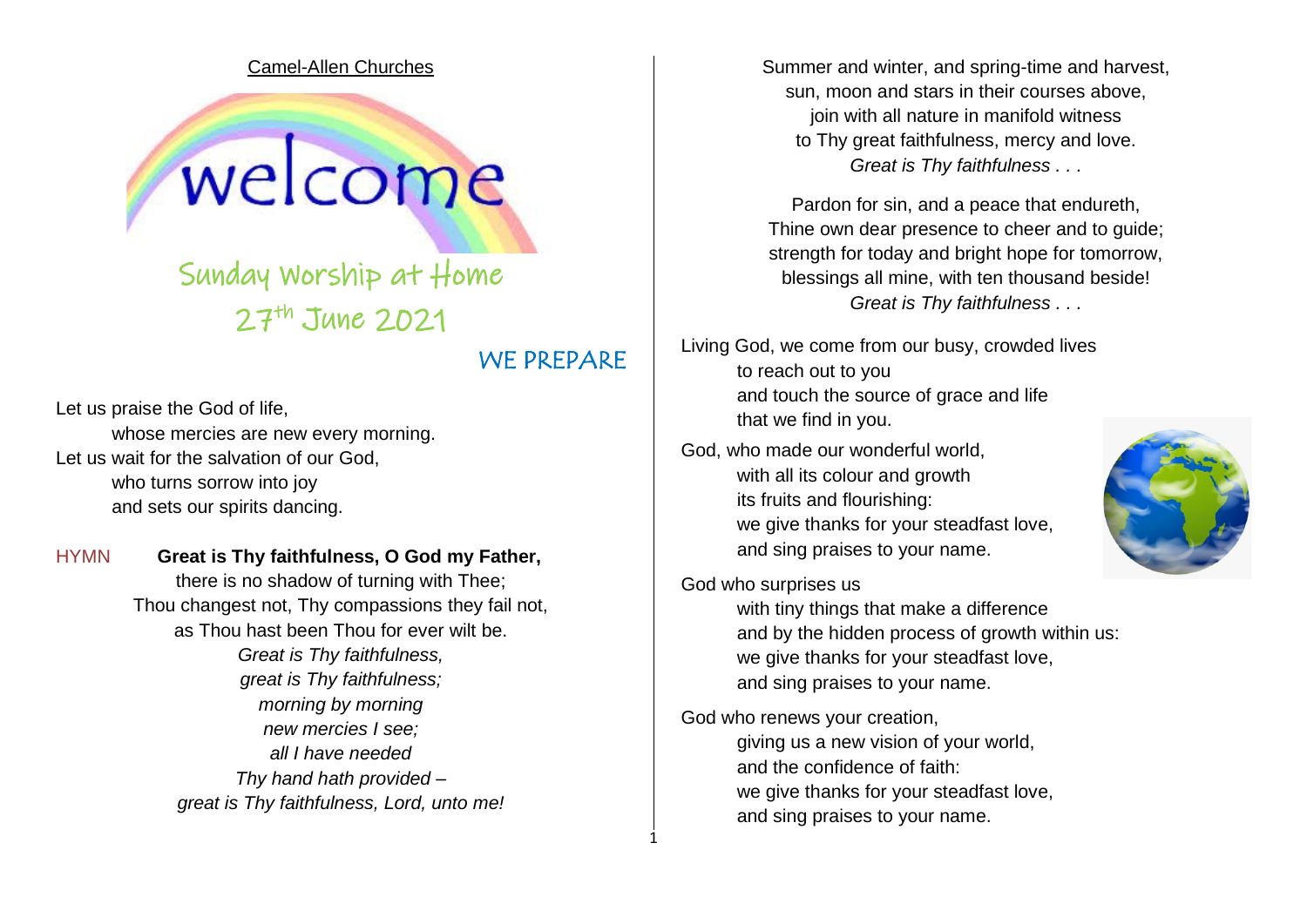O God, whose ways often seem mysterious and hidden forgive us when we fail to see you at work.

When we feel discouraged, as if nothing we do makes any difference, enable us to reach out to you. Lord have mercy.

When we fail to listen to you, uncertain of what you are saying to us, enable us to reach out to you Christ have mercy.

When we are discontented and restless. weighed down and anxious enable us to reach out to you. Lord have mercy.

When we seek to do things in our own way, may we remember that all power and strength is yours and enable us to reach out to you in the name of Jesus our Lord. Amen.

May the God of love and power forgive us from our sins heal and strengthen us by his Spirit and raise us to new life in Christ our Lord. Amen.

And, we make our prayers in the name of the one who taught us saying…

Our Father, who art in heaven…

# GOD'S WORD

In introduction…

2

As we continue our journey through the Gospel of Mark, we see Jesus not letting the grass grow under his feet. Well into his earthly ministry, with news of his word and work spreading far and wide, crowds of people want to spend time with him.



With the benefit of the Gospels, we know that Jesus is God's Son; then he was seen as an iterant preacher, with a rag-bag dozen friends. Travelling around the area, telling parables, speaking about God in new ways he turned the people's thinking upside down.

And there were miracles. Even just according to Mark, who didn't record them all, Jesus has healed a man with an evil spirit, Simon's Mother-in-Law, loads of sick and demon filled people, a man with leprosy, another who was paralysed, and, and, and…. Last week he even calmed a violent storm on the lake by telling it to, 'be quiet!'

Today, two more healings, two very different people seeking help, in very different ways. One a man, a public figure who approaches Jesus with a public request for his daughter; the other a woman, who creeps up behind Jesus, seeking help for herself. It is this encounter we will focus on today, sandwiched between the two parts of the man's story….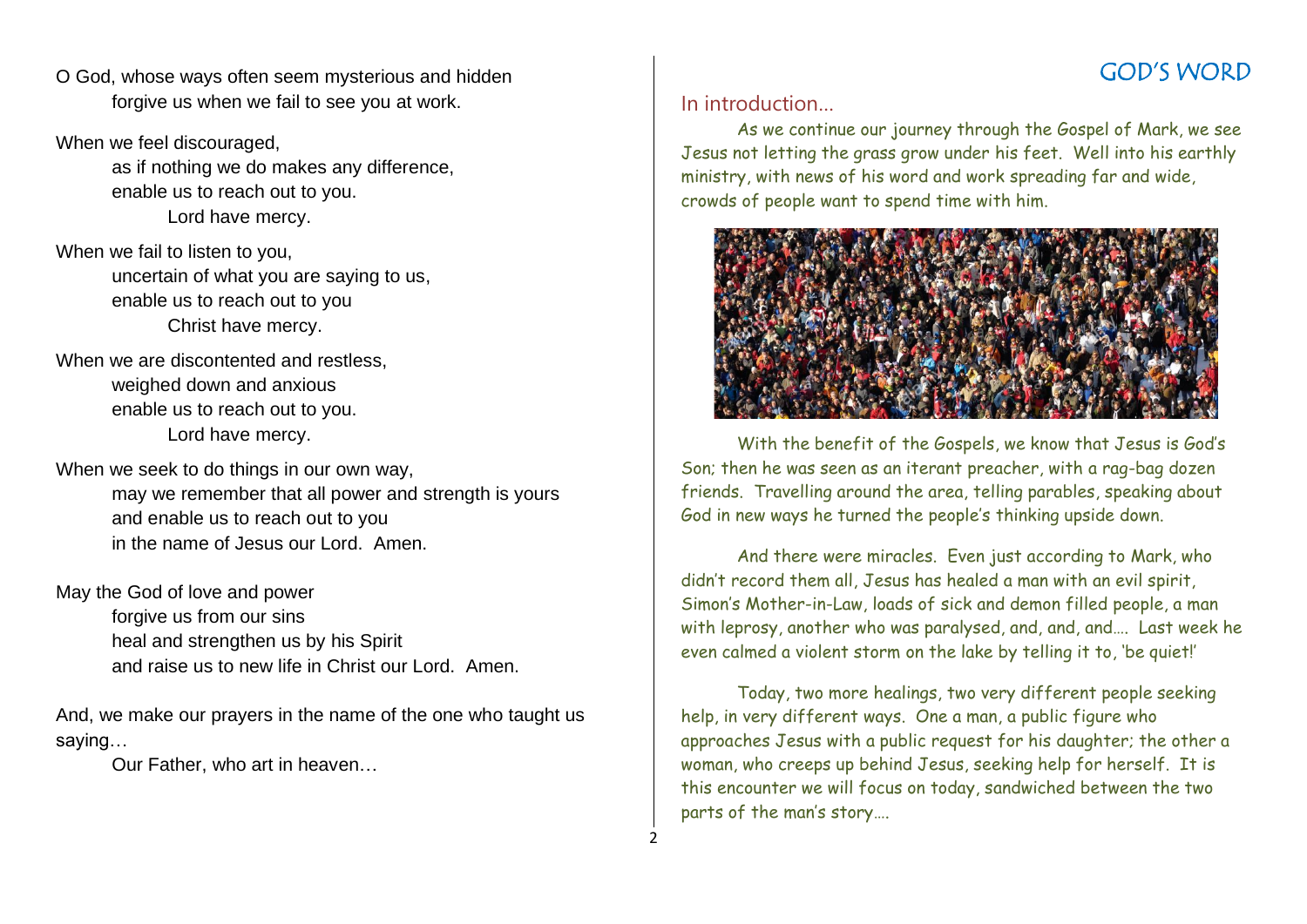#### Mark 5 21-end

**<sup>21</sup>** Jesus went back across to the other side of the lake. There at the lakeside a large crowd gathered around him. **<sup>22</sup>** Jairus, an official of the local synagogue, arrived, and when he saw Jesus, he threw himself down at his feet **<sup>23</sup>** and begged him earnestly, "My little daughter is very sick. Please come and place your hands on her, so that she will get well and live!"

<sup>24</sup> Then Jesus started off with him. So many people were going along with Jesus that they were crowding him from every side.

**<sup>25</sup>** There was a woman who had suffered terribly from severe bleeding for twelve years, **<sup>26</sup>** even though she had been treated by many doctors. She had spent all her money, but instead of getting better she got worse all the time. **<sup>27</sup>** She had heard about Jesus, so she came in the crowd behind him, **<sup>28</sup>** saying to herself, "If I just touch his clothes, I will get well."

**<sup>29</sup>** She touched his cloak, and her bleeding stopped at once; and she had the feeling inside herself that she was healed of her trouble. **<sup>30</sup>** At once Jesus knew that power had gone out of him, so he turned around in the crowd and asked, "Who touched my clothes?"

**<sup>31</sup>** His disciples answered, "You see how the people are crowding you; why do you ask who touched you?"

**<sup>32</sup>** But Jesus kept looking around to see who had done it. **<sup>33</sup>** The woman realized what had happened to her, so she came, trembling with fear, knelt at his feet, and told him the whole truth. **<sup>34</sup>** Jesus said to her, "My daughter, your faith has made you well. Go in peace, and be healed of your trouble."

**<sup>35</sup>** While Jesus was saying this, some messengers came from Jairus' house and told him, "Your daughter has died. Why bother the Teacher any longer?"

**36** Jesus paid no attention to verther they said, but told him, "Don't be afraid, only believe." **<sup>37</sup>** Then he did not let anyone else go on with him except Peter and James and his brother John. **<sup>38</sup>** They arrived at Jairus' house, where Jesus saw the confusion and heard all the loud crying and wailing. **<sup>39</sup>** He went in and said to them, "Why all this confusion? Why are you crying? The child is not dead—she is only sleeping!"

**<sup>40</sup>** They started making fun of him, so he put them all out, took the child's father and mother and his three disciples, and went into the room where the child was lying. **<sup>41</sup>** He took her by the hand and said to her, *"Talitha, koum,"* which means, "Little girl, I tell you to get up!" **<sup>42</sup>** She got up at once and started walking around. (She was twelve years old.) When this happened, they were completely amazed. **<sup>43</sup>** But Jesus gave them strict orders not to tell anyone, and he said, "Give her something to eat."

HYMN **Be still, for the presence of the Lord,**

the Holy One, is here; come bow before Him now with reverence and fear: in Him no sin is found – we stand on holy ground. Be still, for the presence of the Lord, the Holy One, is here.

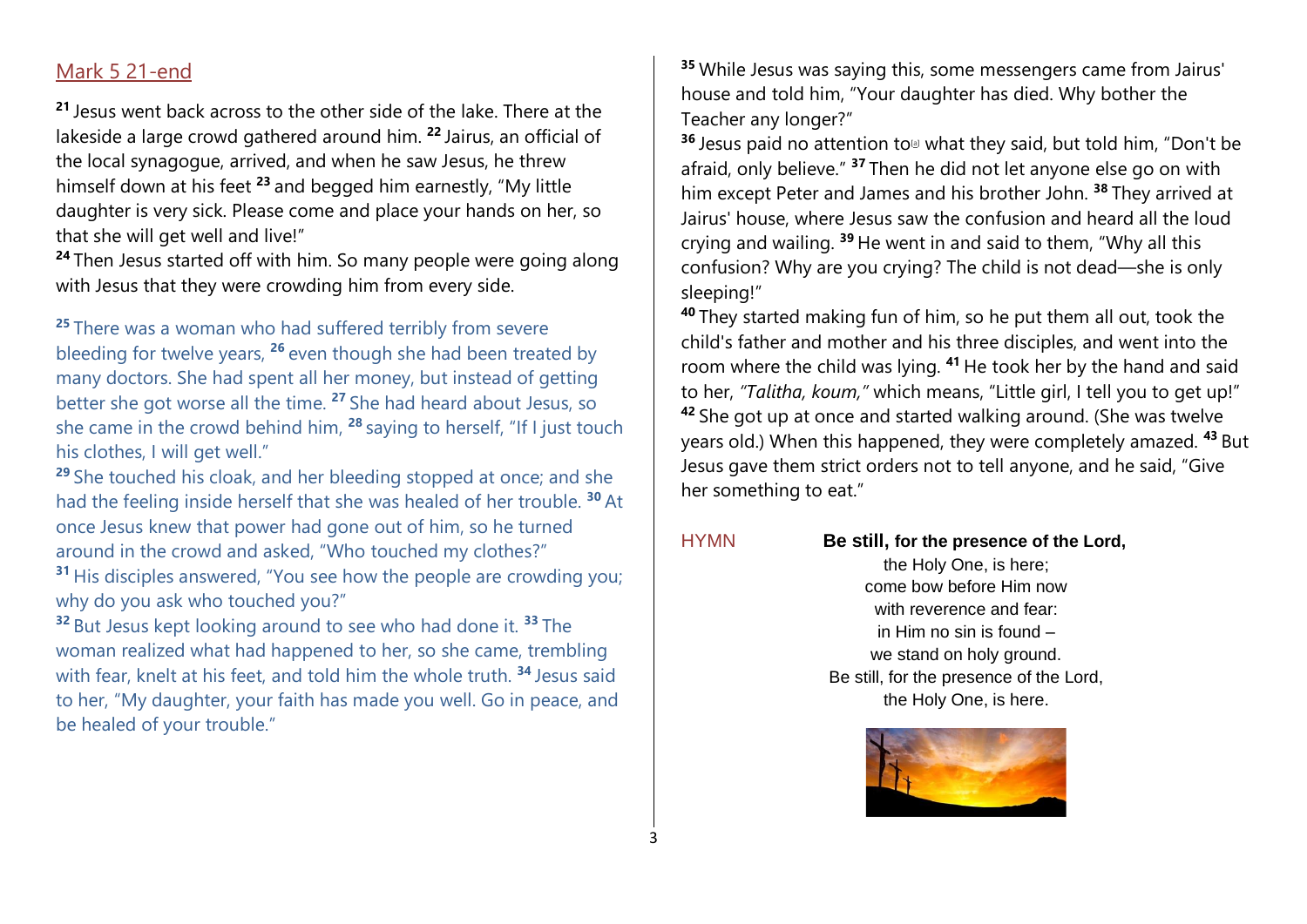Be still, for the glory of the Lord is shining all around; He burns with holy fire, with splendour He is crowned: how awesome is the sight – our radiant King of light! Be still, for the glory of the Lord is shining all around.

Be still, for the power of the Lord is moving in this place: He comes to cleanse and heal, to minister His grace – no work too hard for Him. In faith receive from Him. Be still, for the power of the Lord is moving in this place.

#### Reflection…

In the little we are told about her we realise much. Her illness has left her weak, frail, listless; feeling hopeless, discouraged and alone. It's a common enough condition but treatment is difficult and expensive. Affected physically and emotionally, she is also impacted spiritually, as under the Law of Moses, she is, 'unclean'; not just keeping away from others, she may not even enter the temple to worship God.

She shouldn't be in this crowd at all.

Yet she has faith; she sees Jesus as approachable and kind. While the Law says, 'Stay away', Jesus says, 'Come to me'. She does, and makes her way towards Jesus with just one thought in her mind, 'if I can just touch his clothes, I will get well',

Deep in the crowd, the other people pressing on every side, she stretches out her hand and in an almost unbelievable moment, touches Jesus' robe. Immediately she is healed of her trouble; changed, transformed, renewed. Yet, at once, her joy seems dashed, as Jesus stops, turns and asks, despite the heaving crowd, who has touched his clothes.

The people stop too, falling silent they strain to see what happens as Jesus looks around, until the trembling, lone woman falls in the dust at his feet and says what she has done and why. She had planned on disappearing anonymously back into the crowd, but she has to confess her act; to Jesus and all the people there. Of course, Jesus knows what has happened and why, but his question is for the benefit of the crowd, and all who ever read or hear of this woman. He wants to complete this miracle by speaking assurance and love to her hurting heart, his response is a beautiful term of endearment, 'My daughter, your faith has made you whole.'

We hear no more of this woman and never know her name; the whole incident lasts only minutes; but what a life-changer. What a sign of Jesus' strength and power.

Amazing, isn't it? All those people bumping into Jesus; yet none of them receiving a miracle; but then, none of them asking for, or expecting, one.

Are we like that woman? Suffering, needing restoration; yet feeling unworthy, helpless? Do we approach the Lord, who says, 'Come to me', seeking that healing and restoration, drawing upon his strength, expecting his compassion, open to his life-changing power? Or are we like those in the crowd, going along with things, accepting them as they are, perhaps keen to follow and listen, but not anticipating anything to change?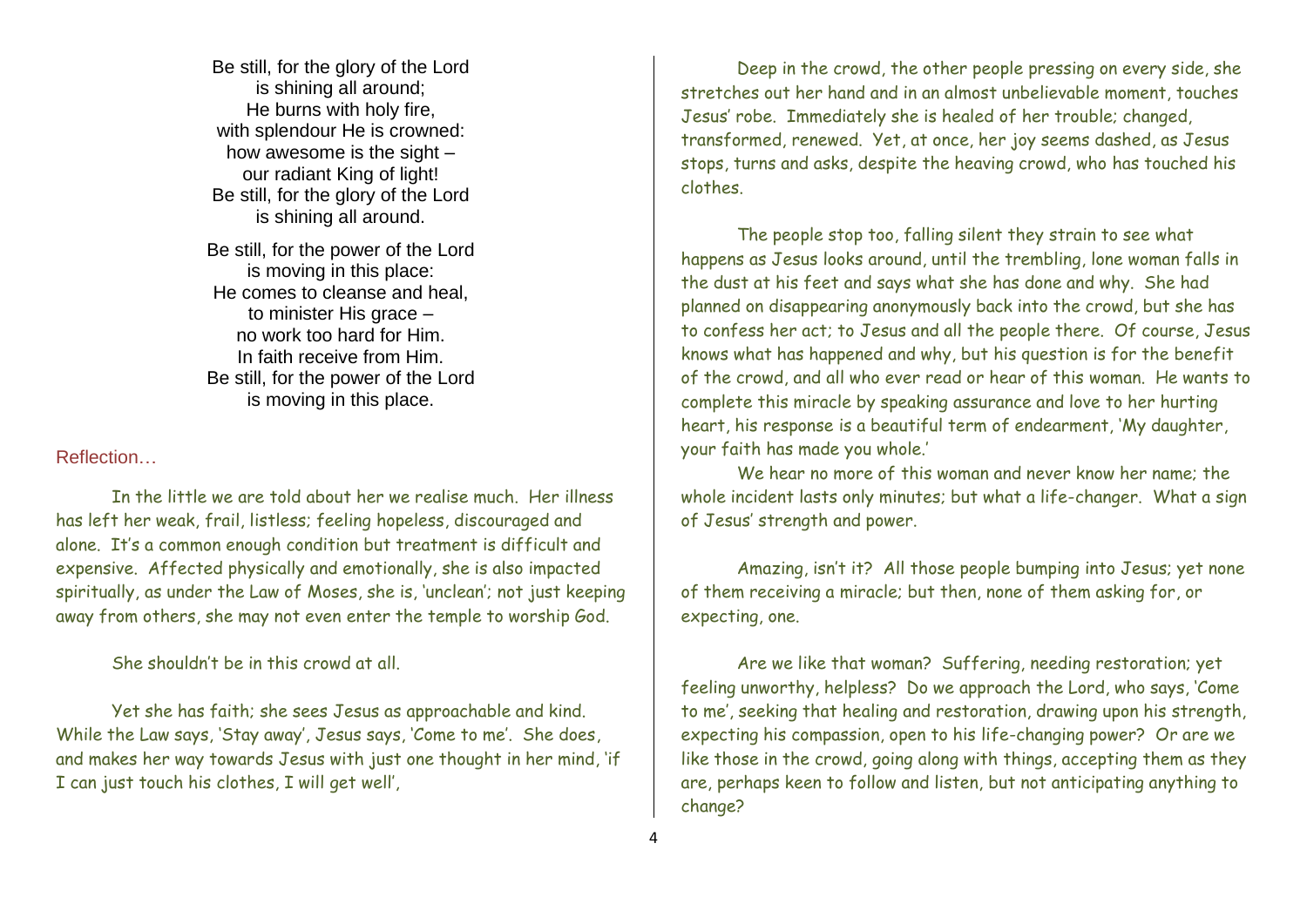As the woman grasped Jesus' cloak in faith, confident in his healing power, so when we pray in faith, our Lord will hear us; no one is outside of his love.



When we come to him as we are. we can be assured that he will respond to us. The difficult bit here, of course, can be that God's response will be in his own way and in his own time, which might not match ours; he calls us nonetheless, to

trust he sees the bigger picture, longing for the best for each and every one of us.

Whatever our situation, Jesus calls us to approach him in confidence, to reach out to him in expectation and then receive from him in joy.

HYMN **Just as I am, without one plea,** but that thy blood was shed for me, and that thou bidd'st me come to thee, O Lamb of God, I come, I come.

> Just as I am, though tossed about with many a conflict, many a doubt, fightings and fears, within, without O Lamb of God, I come, I come.

Just as I am, poor, wretched, blind sight, riches, healing of the mind, yea, all I need, in thee to find O Lamb of God, I come, I come.

Just as I am, thou wilt receive, wilt welcome, pardon, cleanse, relieve; because thy promise I believe, O Lamb of God, I come, I come.

Just as I am, of that free love the breadth, length, depth and height to prove, here for a season, then above, O lamb of God, I come

We declare our faith in God…

We believe in God the Father. from whom every family in heaven and on earth is named. We believe in God the Son. who lives in our hearts through faith, and fills us with his love.

We believe in God the Holy Spirit, who strengthens us with power from on high.

We believe in one God; Father, Son and Holy Spirit. Amen.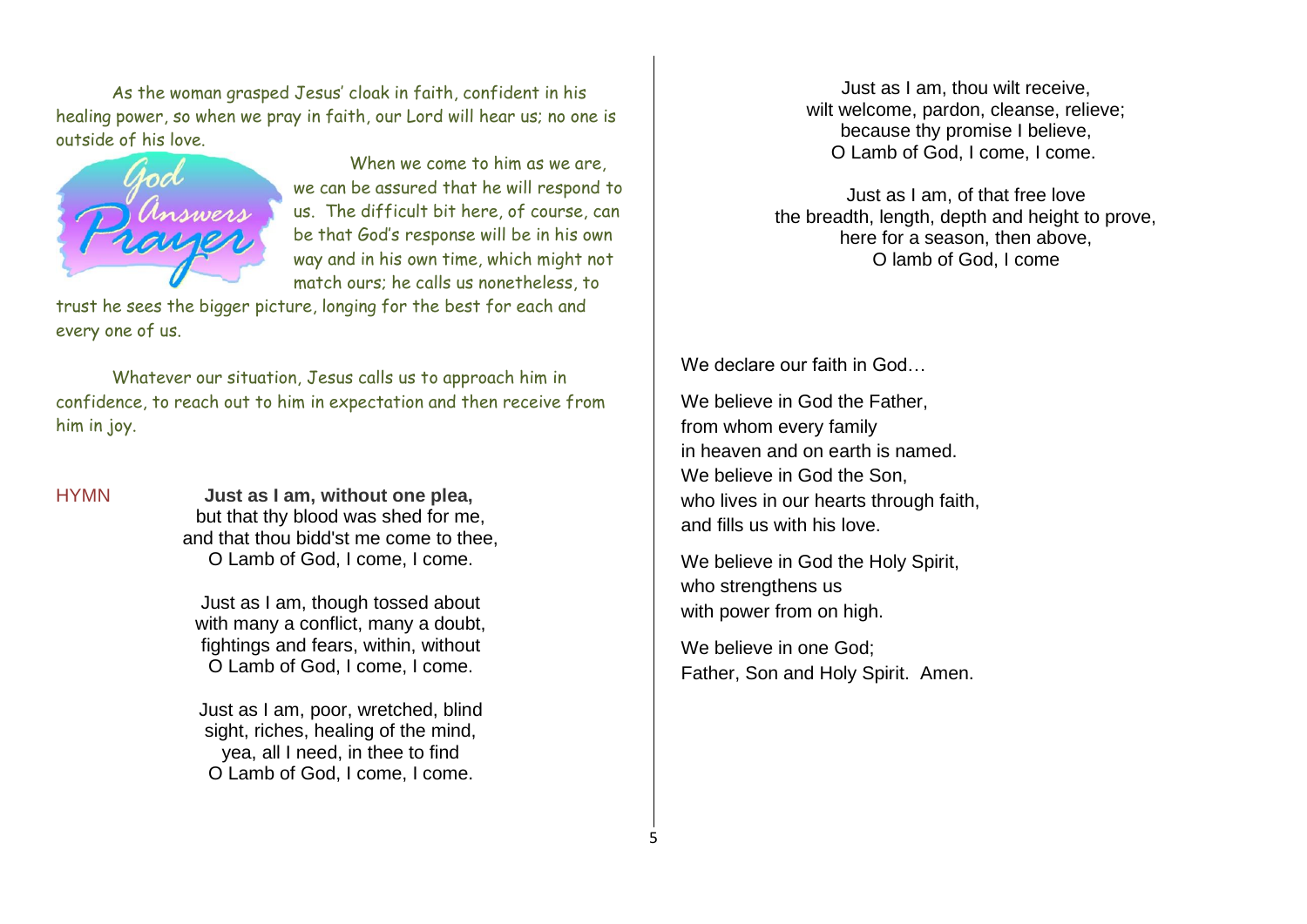

# WE PRAY TOGETHER

*During our prayers, you may wish, in your mind's eye to imagine reaching out to Jesus' robe, touching the fabric; remembering that he is always here for us; always within reach.*

Loving Lord,

we offer our heartfelt thanks that you are here with us this day; that you are always with us, always close, always longing for us to reach out and touch you.

So grant us the courage and strength to make that move as we pray to you.

#### Loving Lord,

we try to touch Jesus' robe for ourselves. The things going on in our lives against which we feel powerless.

In a moment of quiet, we life to you those things that cause us to feel weak, tired, worried, set apart…

#### Loving Lord,

we seek to touch Jesus' robe in the name of our families and friends, some of whom have concerns they have shared, others only you know. We remember those who are struggling in body, mind, spirit, and the bereaved.

In a moment of quiet, we lift these people and their issues to you…

#### Loving Lord,

we stretch out to touch Jesus' robe for your Church. We pray for our special brothers and sisters on the road to or with you; in our local churches, throughout the county, country and across the world.

In a moment of quiet we lift to you all who seek to follow your way, thinking especially of those for whom calling upon your name is dangerous, even life-threatening…

### Loving Lord,

we reach out to touch Jesus' robe for your world. A world where so many weep; where many are lost in the crowds of suffering, injustice, poverty, hunger, disease; where many live with daily acts of war or terrorism.

In a moment of quiet, we lift your world and all your people to you…

#### Loving Lord,

our prayers at this time are only a reaching out to touch Jesus' robe, a tiny action in a great crowd of need; yet we know that the power is not in what we do, but in and through you.

So, take our prayers we ask, along with the prayers of millions of others, to bring about your purposes of love, healing and hope for all.

In Jesus name we ask, Amen.